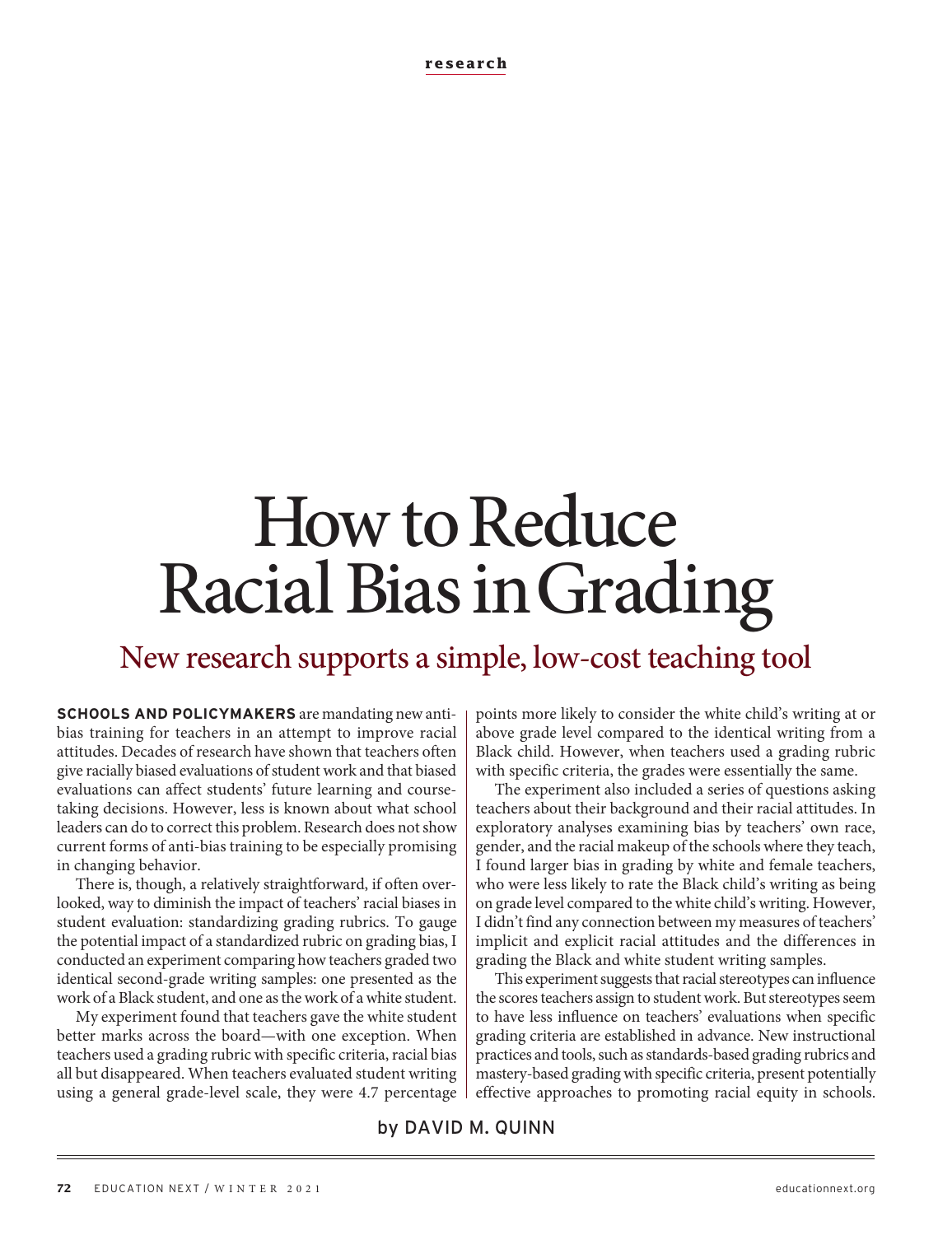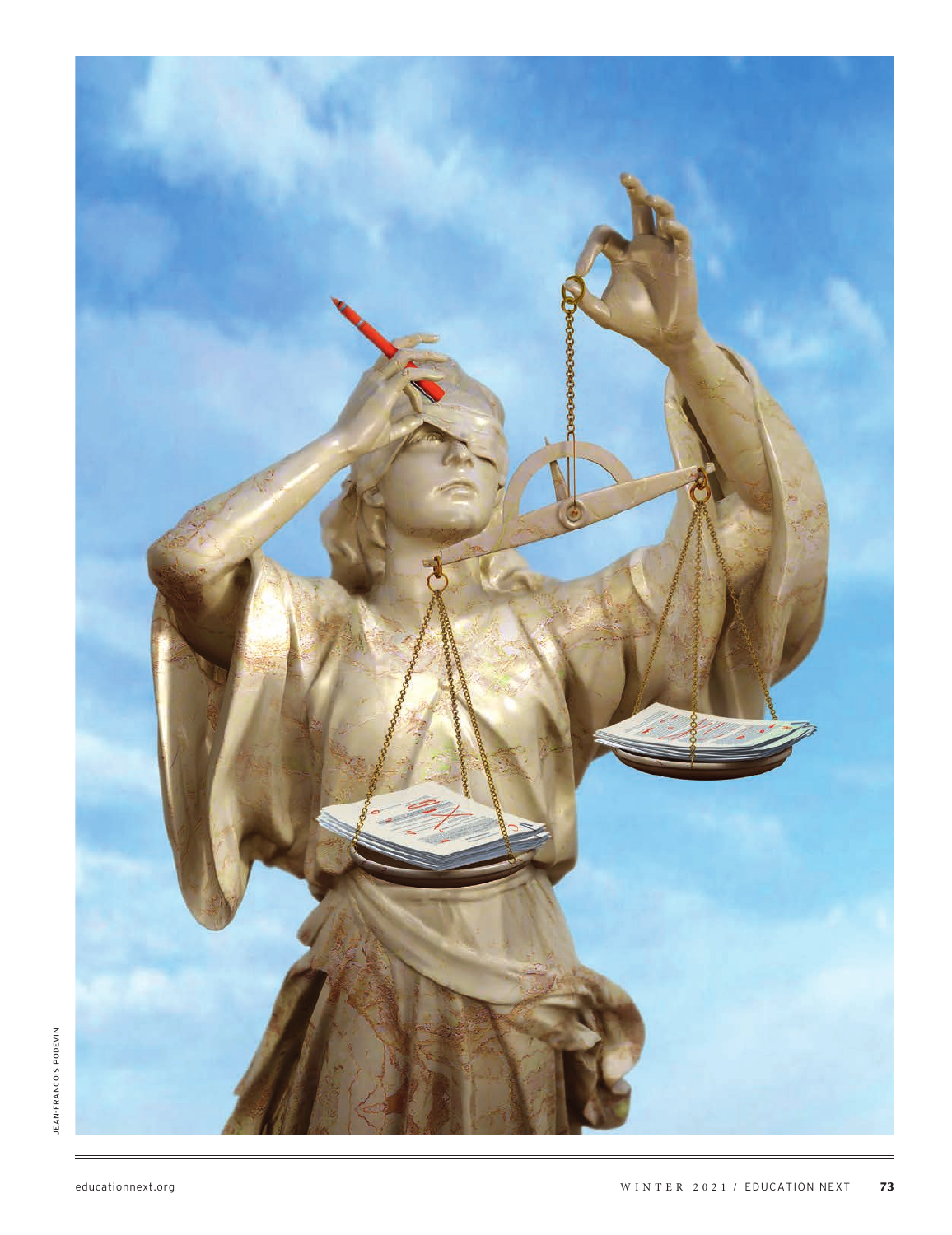Limiting opportunities for biased decisions may have more immediate impact on equitable student evaluation than current forms of anti-bias training.

#### **Building a Grading-Bias Experiment**

My experiment took the form of a web-based survey, including demographic questions, a two-part grading task, and a test to measure racial attitudes. I contracted with a private survey provider to recruit a multi-state sample of U.S. schoolteachers. Some 1,799 unique users responded to a survey invitation. Of those, 1,549 teachers working in preschool through 12th grade completed the main survey tasks and were compensated directly by the company for participating. Their responses form the basis of my analysis.

At the start of the survey, teachers were informed that the researcher was interested in learning how educators evaluate student writing. As a subject area, writing is well suited for a study of grading bias for two main reasons. Substantively, the subject area is of interest given that tools for evaluating student writing vary in their focus and specificity. Methodologically, the personal narrative lends itself well to signaling the author's racial identity in a relatively subtle way. Overt statements of a student's race in a grading experiment could arouse suspicion among research participants and affect their responses.

Respondents also answered questions about their gender, race, and number of years in the field, as well as the grade that they teach and the racial composition of their school. Overall, 69 percent were white and 54 percent taught in a predominantly white school. By comparison, about 79 percent of U.S. teachers are white and approximately 45 percent of all U.S. teachers work in schools that are less than 50 percent white, according to federal data from 2017.

### **Two Grading Tasks**

Teachers were randomly assigned to receive one of two versions of a writing sample. The writing sample was presented in a child's handwriting and was purportedly by a male student in the fall of second grade. It took the form of a brief personal narrative in response to a prompt to write about his weekend and mentioned spending time with his brother and a friend. The versions were identical in all but one aspect: each used different names for the brother to signal either a Black or a white student author (see Figure 1). The name choices came from a list of the most racially distinct names reported by Steven Levitt and Stephen J. Dubner in *Freakonomics.* In one version, the student author refers to his brother as "Dashawn," signaling a Black author; in the other, his brother is called "Connor," signaling a white author.

Teachers were first asked to rate the writing sample on a relative grade-level scale with seven options, from weak to strong performance: far below grade level, below grade level, and slightly below grade level; at grade level; or slightly above

# **One Writing Sample, Two Student Races (Figure 1)**

*In an experiment, teachers were asked to assess one of the two writing samples below, which were presented as the work of a second-grade boy asked to write about his weekend. The work is identical except for the names mentioned—either "Dashawn," suggesting it was written by a Black student, or "Connor," suggesting it was written by a white student.*

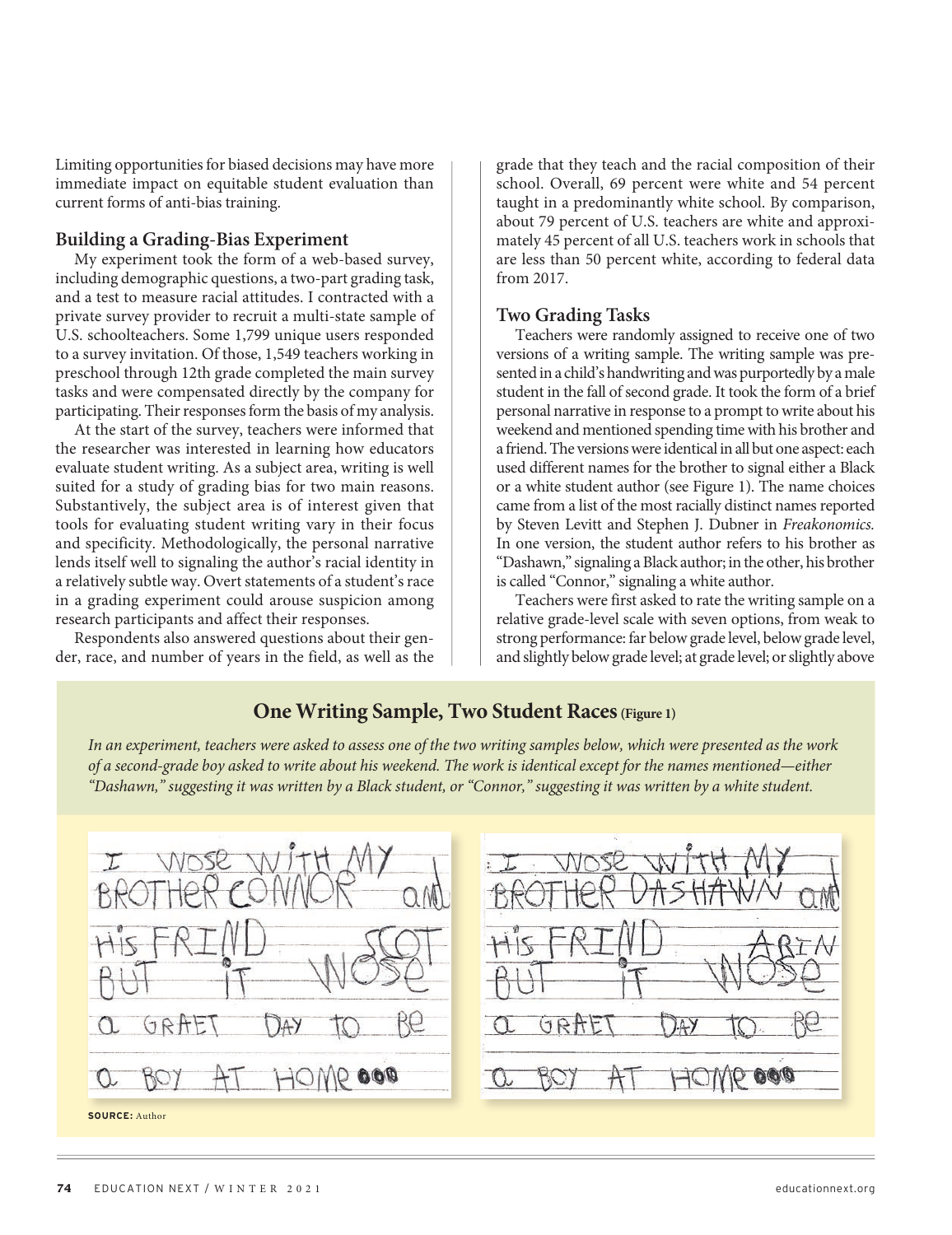## **research** GRADING BIAS QUINN

Teachers were 4.7 percentage points more likely to consider the white child's writing at or above "grade level" compared to the identical writing from a Black child.

grade level, above grade level, and far above grade level. Performance criteria were not explicitly defined.

Then, they were asked to rate the writing sample again. This time, teachers were given a rubric with more clearly defined performance criteria for a personal narrative. The rubric included four possible ratings, from weak to strong: fails to recount an event, attempts to recount an event, recounts an event with some detail, or provides a well-elaborated recount of an event. The rubric appeared after the grade-level scale, on a separate screen and without the option to return to the earlier screen. This was designed to ensure that teachers' ratings on the grade-level scale were not influenced by the rubric's criteria.

Substantively, these evaluation measures differ in two important respects. The grade-level scale is general in the sense that it does not specify what dimensions the rater should consider, such as grammar, spelling, creativity, or organization. It also does not clearly specify the gradations among the seven possible ratings, or how a teacher should determine whether the writing is "slightly above grade level" versus "above grade level." In contrast, the rubric specifies which domain teachers should evaluate—in this case, how well the writer recounts an event—and provides more specific descriptors to guide teachers in their rating choices along a four-point scale.

### **Assessing Racial Attitudes**

After the grading exercise, the survey then attempted to collect data on respondents' racial attitudes. This presented a challenge. On one hand, if questions or activities designed to reveal racial attitudes were administered before teachers see the writing sample, the act of completing the racial attitude measures could influence their grading. In particular, the experiment could produce "demand effects," in which teachers adjust their ratings to match what they view as a socially desirable response, such as being particularly careful to show no racial bias. However, if respondents complete the racial attitude measures after viewing the writing sample, the writing sample may influence their

racial attitude scores. I opted for the second option, viewing this as less damaging to the experiment overall.

To measure teachers' implicit stereotypes of white and Black students, I adapted a traditional implicit association test to assess respondents' associations between race and competence. These computer-based tests ask respondents to react quickly to ideas and images by assigning them to one of two categories, such as "good" and "bad." In my test, participants identified photos of students' faces as either "African American" or "European American" by pressing a right- or left-hand key on a computer keyboard. Then, those same keys were also used to assign words like intelligent, confident, disorganized, and unskilled to one of two categories: either "Competent" or "Incompetent." The test combines the racial categories and competency categories in various combinations, with the right-hand key used for "European American" and "Incompetent" on one round, and for "African American" and "Incompetent" on the next round, for example.

Implicit association test scores are calculated by comparing response speeds by category. In this case, the relevant question is how long it takes a respondent to assign descriptive "Competence" or "Incompetence" words when those categories use the same keyboard stroke as "African American" or "European American." An implicit association result would indicate a preference for African Americans over European Americans, for example, if a participant's responses were faster when "African American" and "Competence" were assigned to the same key. In my study, just 675 teachers completed the full test and produced valid scores that are included in my analysis. The other half either abandoned the survey or responded to test items so quickly that valid scores could not be calculated.

Finally, teachers were asked to respond to traditional "feeling thermometer" questions in which they rated their feelings toward African Americans and European Americans. A 1-10 scale was shown with 1 representing "very cold" and 10 representing "very warm." I created a measure of explicit bias by calculating the difference in the warmth of each individual teacher's feelings about white and Black Americans. A positive score indicates a preference for white Americans and a negative score indicates a preference for Black Americans. Some 1,549 teachers completed the feeling thermometer questions.

# **Results by Grading Tool**

To compare teachers' grades using both grading tools, I sort grades into two groups based on whether their rating is above or below a cut-off point on each scale. On the vague grade-level scale, I consider how many teachers rate each sample as "at grade level" or above. On the rubric, I look at how many teachers rate the sample as "recounts an event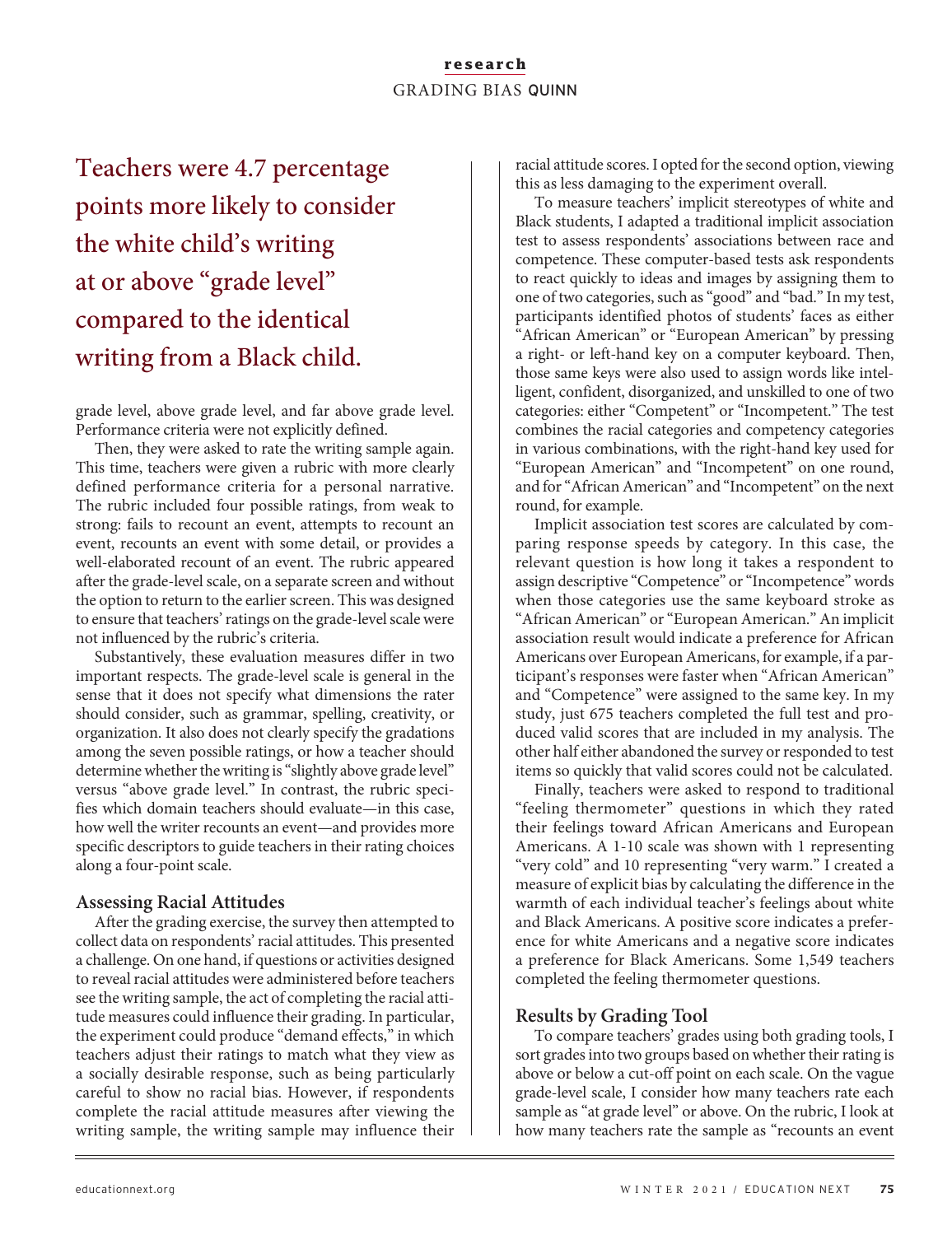with some detail" or better. However, results were robust to a variety of other analytic choices.

Teachers shown the "Dashawn" version of the writing sample are 4.7 percentage points less likely to rate it as being on grade-level or above compared to teachers shown the "Connor" version (see Figure 2). Some 35 percent of respondents rate the version written by a white student at grade-level or above compared with about 30 percent for the version written by a Black student. However, when those same teachers use a rubric with specific grading criteria, they give essentially identical ratings to the Black and white authors—about 37 percent rate both the "Dashawn"

# **Rubrics Decrease Racial Bias in Grading Writing (Figure 2)**

*When teachers used a vague "grade-level" scale, they were 4.7 percentage points more likely to rate a white student's writing at grade-level or above compared to the same sample written by a Black student. However, when teachers used a rubric with specific criteria, the difference in grading for a white or Black student was no longer statistically significant.*



NOTE: Figure shows the percentage of teachers rating the assignment "at grade level" or above (Grade-Level Scale) or "recounts an event with some detail" or above (Rubric). Estimates are adjusted for teacher gender, grade-level, race/ ethnicity, experience, and school racial demographics.

\* = difference in grades is statistically significant at the 95% confidence level.

**SOURCE:** Author's calculations

and "Connor" versions as "recounts an event with some detail" or better.

In exploratory analyses, I also investigate differences in grading based on the gender and race of the teacher. Prior research has found that teachers show preference for students with identities similar to their own. In particular, white teachers tend to have lower expectations for Black students than for similar white students (see "The Power of Teacher Expectations," *research,* Winter 2018). I see evidence of this in my experiment as well, though only when teachers apply the vague grade-level scale. In all groups, when teachers use a specific grading rubric, estimates of bias are small and not significant.

Female teachers assessing a young boy's writing

sample show racial bias in their grading, but male teachers do not. Whereas females are 7 percentage points less likely to rate the "Dashawn" sample as being on grade level than the "Connor" sample, the difference for male teachers is small and not statistically significant (see Figure 3).

In looking at teachers by race, I find white teachers are approximately 8 percentage points less likely to rate the Black student's writing as being at grade-level or above compared to the white student's writing. By contrast, teachers of color do not show evidence of evaluation bias.

I also estimate grading bias among teachers who work in more and less racially diverse schools. As in my other analyses, bias is evident when teachers applied vague grade-level standards but not when they used specific criteria on a rubric. Teachers working in schools where no one particular race or ethnic group makes up a clear majority of enrolled students show the most bias in applying the grade-level scale. They are 13 percentage points less likely to rate the writing sample as on or above grade level if it was written by a Black student. There are no significant differences in the ratings assigned by teachers working in predominantly Black, Latinx, or white schools.

Some of these results raise important questions about student-teacher race and gender matching. Given that my teacher subgroup analyses are exploratory, and that this sample is not nationally representative (though it is national in scope), we cannot know whether these findings reflect patterns in the broader population. But they should inspire new hypotheses for further research. Female teachers showed racial bias in grading a Black male student compared to a white male student, whereas male teachers did not. Is a teacher less likely to exhibit racial bias against a student if the student shares the teacher's gender?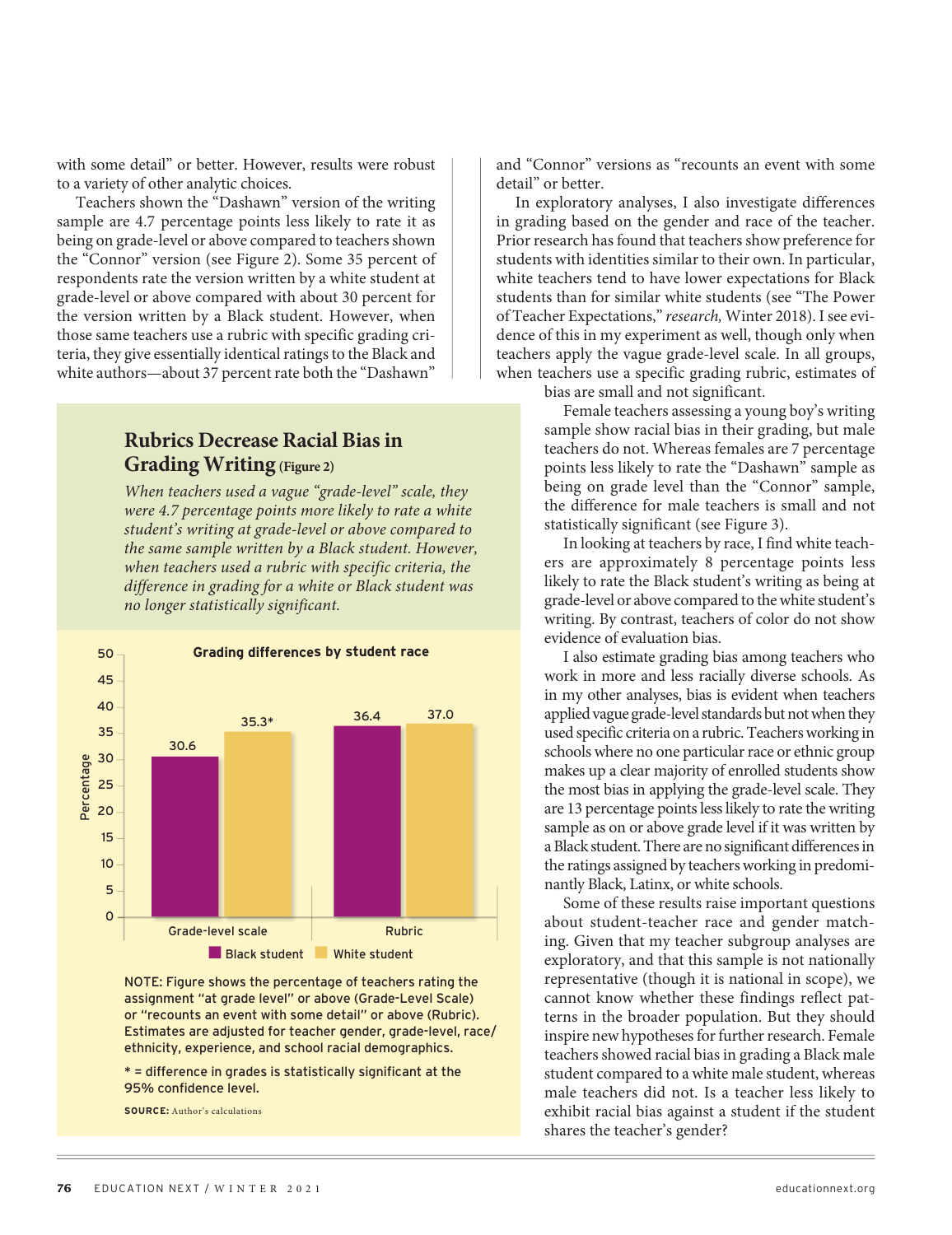## **research** GRADING BIAS QUINN

Limiting opportunities for biased decisions may have more immediate impact on equitable student evaluation than current forms of anti-bias training.

## **Results by Racial Attitudes**

I also look at the relationships between teachers' grading

bias and racial attitudes as measured by the implicit association test and explicit "warmth" questions.

Both tests showed attitudes that favor whites. The implicit attitudes test found that teachers had a significant association of white students as being more competent than Black students, by 41 percent of a standard deviation. The explicit "thermometer" questions measure showed a small and not significant preference for European Americans compared to Black Americans.

It stands to reason that teachers with higher measured levels of bias could show more bias on the grade-level evaluation measure. However, I find no relationship between teachers' measured attitudes and levels of grading bias, either on the vague grade-level scale or the specific rubric. In no case does the magnitude of the bias differ significantly by teachers' implicit or explicit racial attitudes.

There are several possible explanations for this. First, tests of implicit bias have limitations, and the implicit association test's validity as a test of individual attitudes has been questioned. Second, it may be that my sample size was too small to detect the true influence of implicit attitudes on grading bias.

Indeed, this study did find some divergence in explicit and implicit attitudes. While the implicit attitudes test showed, on average, that teachers had a significant implicit association of white students as being more competent than Black students, the explicit measure showed a much smaller, and not significant, preference for whites. However, if in fact teachers were summoning explicit attitudes to override an initial implicit instinct to rate the "Dashawn" writing prompt lower on the grade-level scale, the experimentally observed grading bias suggests they were not entirely successful. Teachers may have been able to summon their explicit attitudes to dampen, but not entirely eliminate, the influence of implicit attitudes on their grading.

# **Implications**

Scholars and decisionmakers have focused on two distinct approaches for mitigating the effects of negative

# **Larger Grading Differences for White and Female Teachers (Figure 3)**

*The differences in grades assigned to Black and white students when using the "grade-level" scale were largest for female teachers and white teachers. Even for these groups, there were no statistically different differences in grading when the teachers used the grading rubric with specific criteria.*



NOTE: Figure shows the percentage of teachers rating the assignment "at grade level" or above (Grade-Level Scale) or "recounts an event with some detail" or above (Rubric). Estimates are adjusted for teacher gender, grade-level, race/ethnicity, experience, and school racial demographics.

\* = difference in grades is statistically significant at the 95% confidence level.

**SOURCE:** Author's calculations